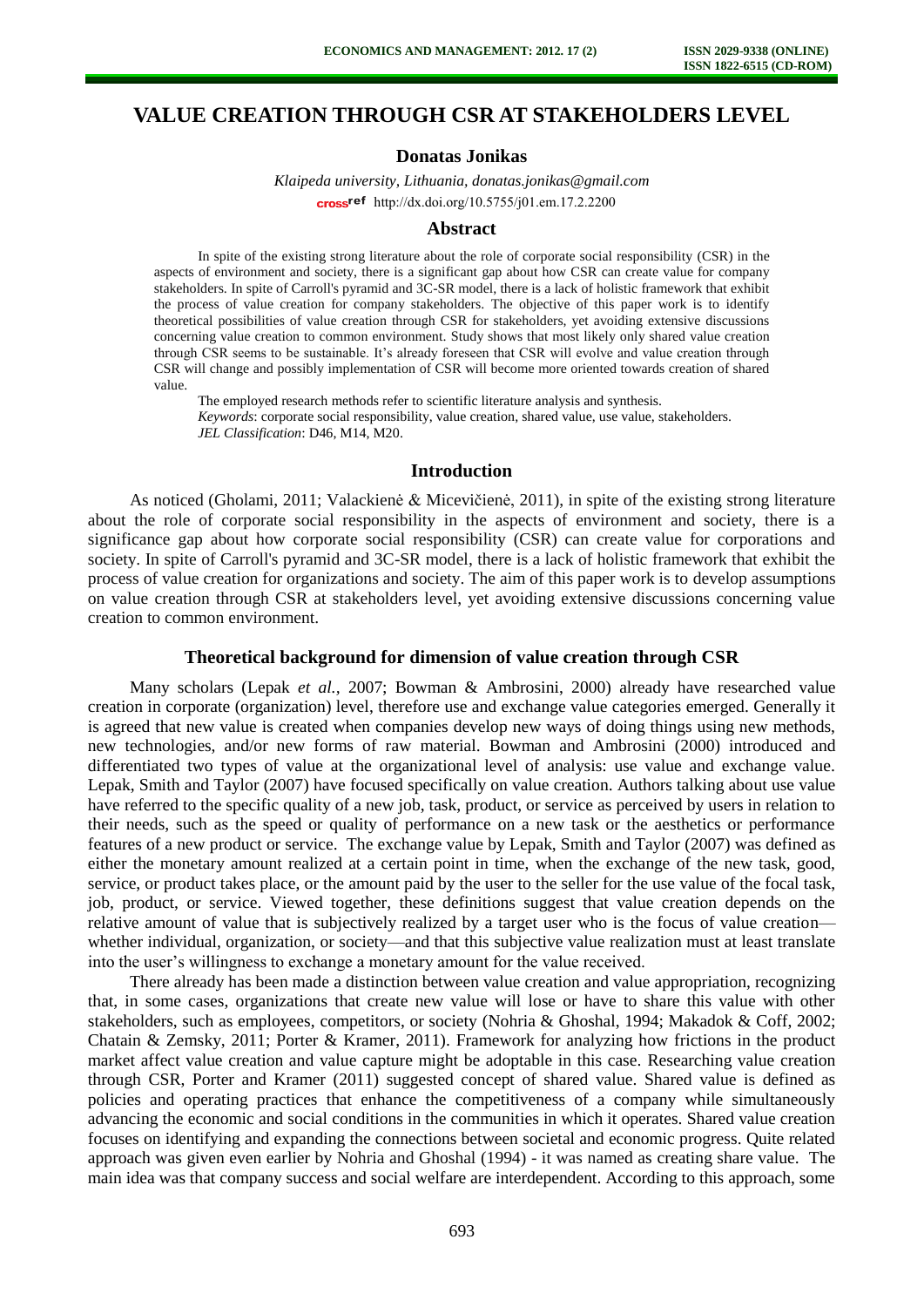factors such as healthy, educated workforce, sustainable tangible and intangible resources and adept government are needed to compete effectively. Conclusively to all of that, we can indicate four value types, which might be created through CSR as shown in Table 1.

|                 | <b>Shared</b>         | <b>Non Shared (individual)</b> |
|-----------------|-----------------------|--------------------------------|
| <b>Use</b>      | Use shared value      | Used non shared value          |
| <b>Exchange</b> | Exchange shared value | Exchange non shared value      |

**Table 1.** Possible value types

Porter and Kramer (2011) state, that companies can create economic value by creating societal value. Authors see three key ways that companies can create shared value opportunities:

- by reconceiving products and markets
- by redefining productivity in the value chain
- by enabling local cluster development

Creating shared value (CSV) should supersede corporate social responsibility (CSR) in guiding the investments of companies in their communities. CSR programs focus mostly on reputation and have only a limited connection to the business, making them hard to justify and maintain over the long run. In contrast, CSV is integral to a company's profitability and competitive position. It leverages the unique resources and expertise of the company to create.

Some scientists (Rivoli & Waddock, 2011; Vaitkevičius & Stukaitė, 2009; Valackienė & Micevičienė, 2011) acknowledge that corporate social responsibility (CSR) discussions often fall into to a logical trap. If some socially desirable activity is profitable, then it is best described as "intelligent operation of the business". If the socially desirable activity is not profitable, then companies will not voluntarily undertake it unless required to do so by law or regulation. When private profits and public welfare are aligned, CSR seems to be irrelevant. Companies will undertake this activity driven by their self-interest, even if they call their actions as CSR, and shared value will be created. Such value creation through CSR seems to be more sustainable, because it's emergence less depends on corporate interests and government regulations. If company adopts CSR concept in it's business activity, there is a great probability that shared value will be created. That value might emerge as use or as exchange value. Therefore all attention in this paperwork is focused on shared value creation through CSR.

## **Relations and responsibilities of stakeholders in the aspect of CSR**

It is far well acknowledged that the CSR consists of four kinds of responsibilities: economic, legal, ethical, and philanthropy (Carroll, 1999; Aras & Aybars, 2010; Gholami, 2011; Valackienė & Micevičienė, 2011). Authors suggested different variables to reveal value in each part of CSR. It was offered that full disclosure, equal positions for employees, philanthropy, environmental actions, and quality of products and services can be as variables to measure four types of CSR. Gholami (2011) consisted all of four types of CSR's dimensions including economic, legal, ethical, and philanthropic dimensions in his new framework of value creation cycle. The economic dimensions focus on obligations for businesses to create wealth and to face consumption requirements. This dimension is the foundation upon for other dimensions. The new framework suggests personal saving rate, business saving rate, inflation rate, and manufacturing lead time indicators to measure the economic dimension. The legal responsibilities dimension emphasize which the process of business should execute the vision and mission of their economic according to legal requirements (Gholami 2011). Ethical responsibilities focus on businesses abides that to do what is right, just and fair. Moral rules should define as suitable behaviors in the organizations and society. The philanthropic responsibilities are called discretionary responsibilities emphasize be a good corporate citizen. And likewise focus on contribution resources for community and improve quality of life as a basic indicator for community.

Other scholars (Maignan & Ralston 2002; Aguilera *et al.*, 2004) additionally noted that there are some interaction plays in CSR relationship:

- $\bullet$ corporate - stakeholders,
- corporate governments,
- corporate environment,
- corporate ethical,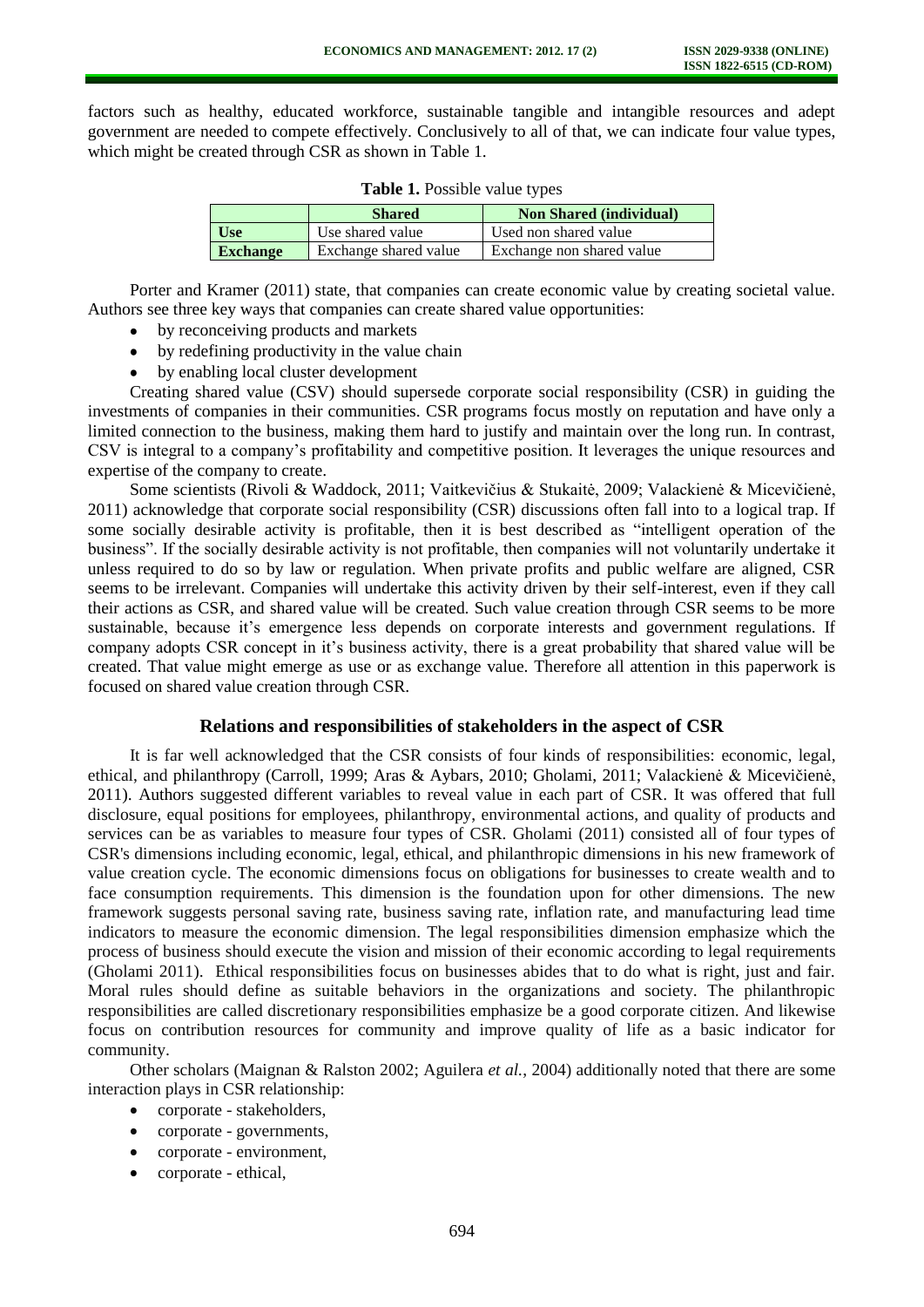corporate - sustainable competitive advantage.  $\bullet$ 

According to the Normann and Ramirez (1993) studies, value creation system is consisted of different economic players or actors. These actors are suppliers, business partners, customers that work together to coproduce value for their organizations and society. Organization interaction scheme suggested by Susnienė and Vanagas (2005) take into account quite similar relationships parties: suppliers, personnel, customers and business associations. Developing conceptual model of value creation through CSR, all those relationship parties should be holistically combined as stakeholders. Company shareholders (investors) in this paper work are identified as company itself, because company directly represents and stands for interests of shareholders.

| <b>Relations with</b>   | <b>Stakeholders</b> |                  |                  |                                 | Ĕ        | ent      |          | table<br>fiv     |
|-------------------------|---------------------|------------------|------------------|---------------------------------|----------|----------|----------|------------------|
| <b>Responsibilities</b> | <b>Suppliers</b>    | <b>Customers</b> | <b>Personnel</b> | <b>Business</b><br>associations | යි       | 畠        | Ethical  | Susta<br>ਦ<br>ē. |
| Economic                | Table 1.            | Table 1.         | Table 1.         | Table 1.                        | Table 1. | Table 1. | Table 1. | Table 1.         |
| Legal                   | Table 1.            | Table 1.         | Table 1.         | Table 1.                        | Table 1. | Table 1. | Table 1. | Table 1.         |
| Ethic                   | Table 1.            | Table 1.         | Table 1.         | Table 1.                        | Table 1. | Table 1. | Table 1. | Table 1.         |
| Philantropic            | Table 1.            | Table 1.         | Table 1.         | Table 1.                        | Table 1  | Table 1. | Table 1. | Table 1.         |

|  | Table 2. Responsibilities and relations in CSR |  |  |  |
|--|------------------------------------------------|--|--|--|
|--|------------------------------------------------|--|--|--|

Value creation essentially is possible in every relationship and responsibility conjunction point as shown in Table 2. In each of such conjunction value might emerge in for types as in described in Table 1. According Juščius (2008), Česynienė *et al.,* (2011) and other scholars, company personnel is the main group of stakeholders when talking about CSR, because they have crucial impact to CSR process. But in any case, personnel are not the single stakeholder's group meaningful in value creation through CSR – other stakeholders must be researched as well.

## **CSR implementation as value creation possibility**

Speaking about value creation there is important point of view that CSR is becoming a business strategy and not only a theory (Juščius, Pukelienė and Šneiderienė, 2009). Furthermore most of recently performed empiric CSR researches focus on value received by companies. Though, value for stakeholders mostly remains as a secondary topic. Talking about financial value created through CSR, more outstanding view was presented by Vyser (2010), Margolis and Walsh (2001) who said that, value creation through CSR is more than just financial profitability. The goal is economic development, which means not only contributing to the enrichment of shareholders and executives, but improving the economic context in which a company operates, including investing in infrastructure, creating jobs, providing skills development and so on. Furthermore company benefits received through CSR could be generally grouped into:

- **financial value** Griffin & Mahon (1997), Margolis & Walsh (2001), Aybars & Kutlu (2010), Vyser (2010), Ioannou & George (2010).
- **competitive advantage –** Juščius & Snieška (2008), Ruževičius & Serafinas (2007), Georgiev (2009), Quyang (2011), Verma (2011), Du *et al.,* (2010)
- **favorable purchase decision making** Hietbrink *et al.,* (2010), Banyte *et al.,* (2010), Šimanskienė & Paužuolienė (2010).

Apart those value creation possibilities through CSR, scholars note quite many problems especially related to CSR and stakeholders conjunction. Juščius (2007), Yuan *et al.,* (2011) pointed the situation that, societal stakeholders' increasingly demand for CSR initiatives, and simultaneous corporate managers require that any such initiatives should improve business performance. Such situation has triggered various alternative strategies to integrate CSR in prevailing business activities, but not all of them are successful. If a company can't create value through CSR implementation, it might be because CSR was adopted into business activity not in the best way as it could be. Yuan, Bao and Verbeke (2011) have developed a new organizing framework with seven patterns showing how company can integrate CSR initiatives in business. Within the new framework, each of the pattern represents an idiosyncratic path through which recurring CSR initiatives can be included as practices into conventional operations.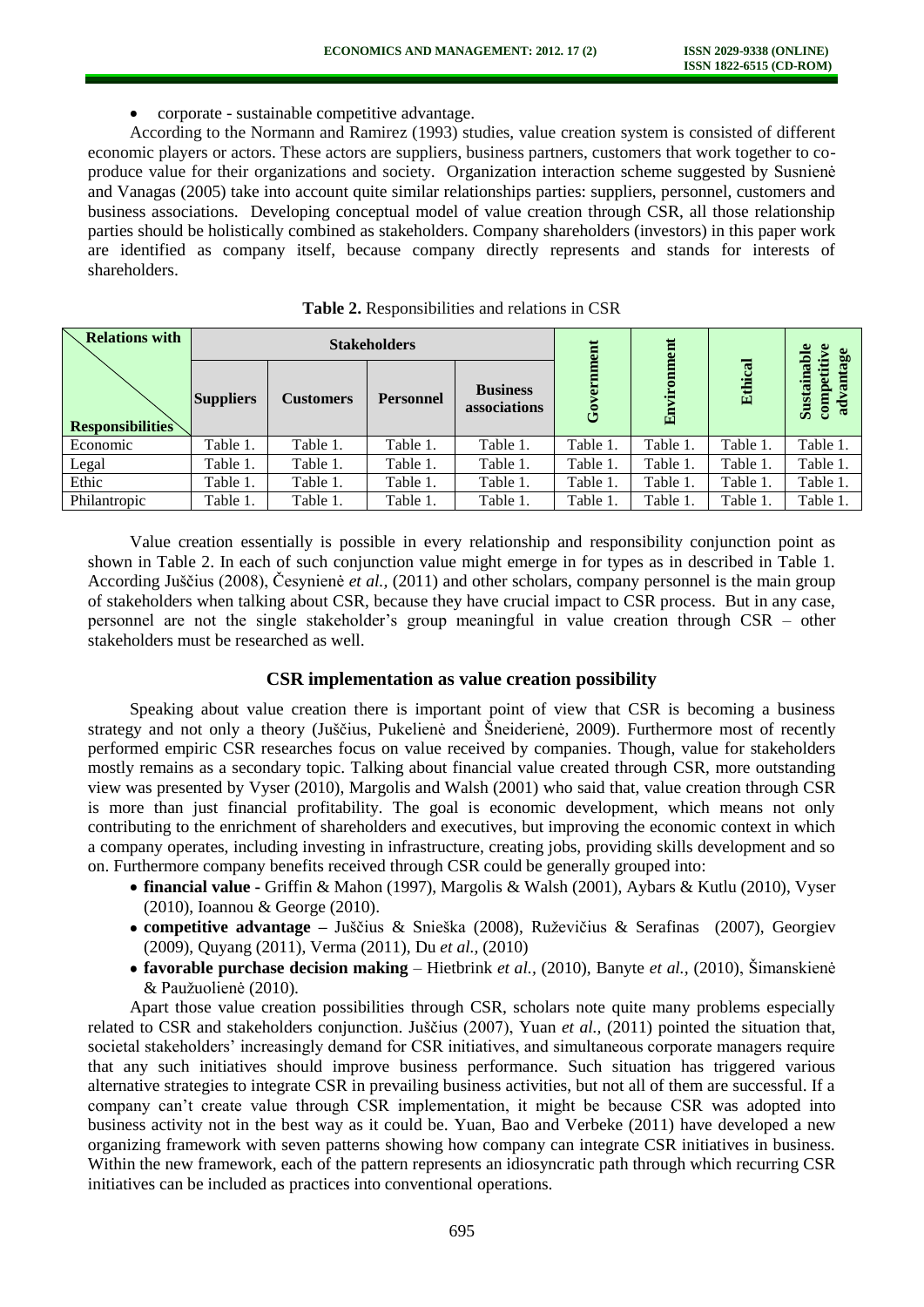CSR initiatives, many based on either a proactive or reactive strategy (Rick, 2005; Šimanskienė & Paužuolienė, 2010). Firms pursuing a proactive agenda actively engage in and support CSR prior to any negative information being received by consumers (Du *et al.,* 2007). Conversely, a reactive strategy involves engaging in CSR to protect the image of the organization (i.e., mitigate harm) after some irresponsible action has been reported (Wagner *et al.,* 2009). Groza *et al.,* (2011) acknowledge that Corporate social responsibility (CSR) has emerged as an effective way for firms to create favorable attitudes among consumers. Author supports the idea that by engaging proactively in CSR firms can yield more favorable attitudinal responses from consumers than by acting in a reactionary manner. Findings as well suggest that in order to maximize positive returns from CSR investments, firms should take enhanced measures to release proactive CSR information from internal sources (Groza *et al.,* 2011).

Theoretical and empiric researches confirm that value creation through CSR is feasible independently to company size particularly on the factors that translate into marketing benefits (Bocquet & Mothe, 2011; Vancheswaran & Gautam, 2011). As it is confirmed, small companies can also introduce radical innovation based on their CSR involvement. Results advise that small companies should decide which dimension of CSR is central to their strategy, and how they could use their strategic CSR to develop radical innovation, thus taking advantage of their CSR orientation to further develop value creation and innovation performance.

Vyser (2010) argues that CSR has failed and points three fundamental failings: peripheral CSR, incremental CSR and uneconomic CSR. Analyzing value creation through CSR the most important failing seems to be economic. Vyser (2010) notes that CSR does not always make economic sense, as the short-term markets still reward companies that externalize their costs to society. Quite similar approach is presented by Guzavičius & Bruneckienė (2010), who emphasize the importance of information provided by stakeholders. There might be significant difference in information provided to stakeholders and society while both are decision makers in value creation process. Therefore predictions might be found that new era of CSR is coming and value creation through CSR will be possible if CSR will have new properties: creativity, scalability, responsiveness, glocality (globality) and circularity.

#### **Conclusions**

As theoretical researches show, value can be created through CSR implementation as in large as well as in small companies. Though, not always CSR helps to achieve desired benefits, effective communication of CSR implementation is stressed as one of major factors of value creation through CSR. It should lead to further discussions about CSR implementation strategies and capture of created value.

As concluding theoretical assumptions about value creation, it should be noted that different type value might emerge. Attention should be paid, that according most scholars, only shared value creation through CSR seems to be sustainable. It's already foreseen that CSR will evolve and value creation through CSR will change. Most likely, implementation of CSR will become more oriented towards creation of shared value.

There are quite many publications which generally concludes, that benefits from CSR implementations received by company remain in the center of most researches and might be grouped into two major trends: financial value and marketing benefits. Therefore value for stakeholders comes only as secondary object. Especially controversial situation is noted with company personnel – it is named as probably the most influential stakeholders group talking about value creation through CSR, but yet value received by this stakeholders group is not so widely researched in economic aspect.

The scientific problem on the interaction between corporate social responsibility and value creation for stakeholders still remains opened for the academic theoretical and empiric research. This paperwork leads that special framework for value creation through CSR might be developed to encourage further research of this topic.

#### **References**

- 1. Aguilera, R., & Rupp, D., et al. (2004). Putting the S back in corporate social responsibility: A multi-level theory of social change in organizations. Academy of Management Review.
- 2. Aras, G., & Aybars A., et al. (2010). Managing corporate performance: Investigating the relationship between corporate social responsibility and financial performance in emerging markets. International Journal of Productivity and Performance Management, 59(3): 229-254.
- 3. Banyte J., Brazioniene L., & Gadeikiene A. (2010) Expression of Green Marketing Developing the Conception of Corporate Social Responsibility. ISSN 1392 – 2785 Inzinerine Ekonomika-Engineering Economics. (5), 550-560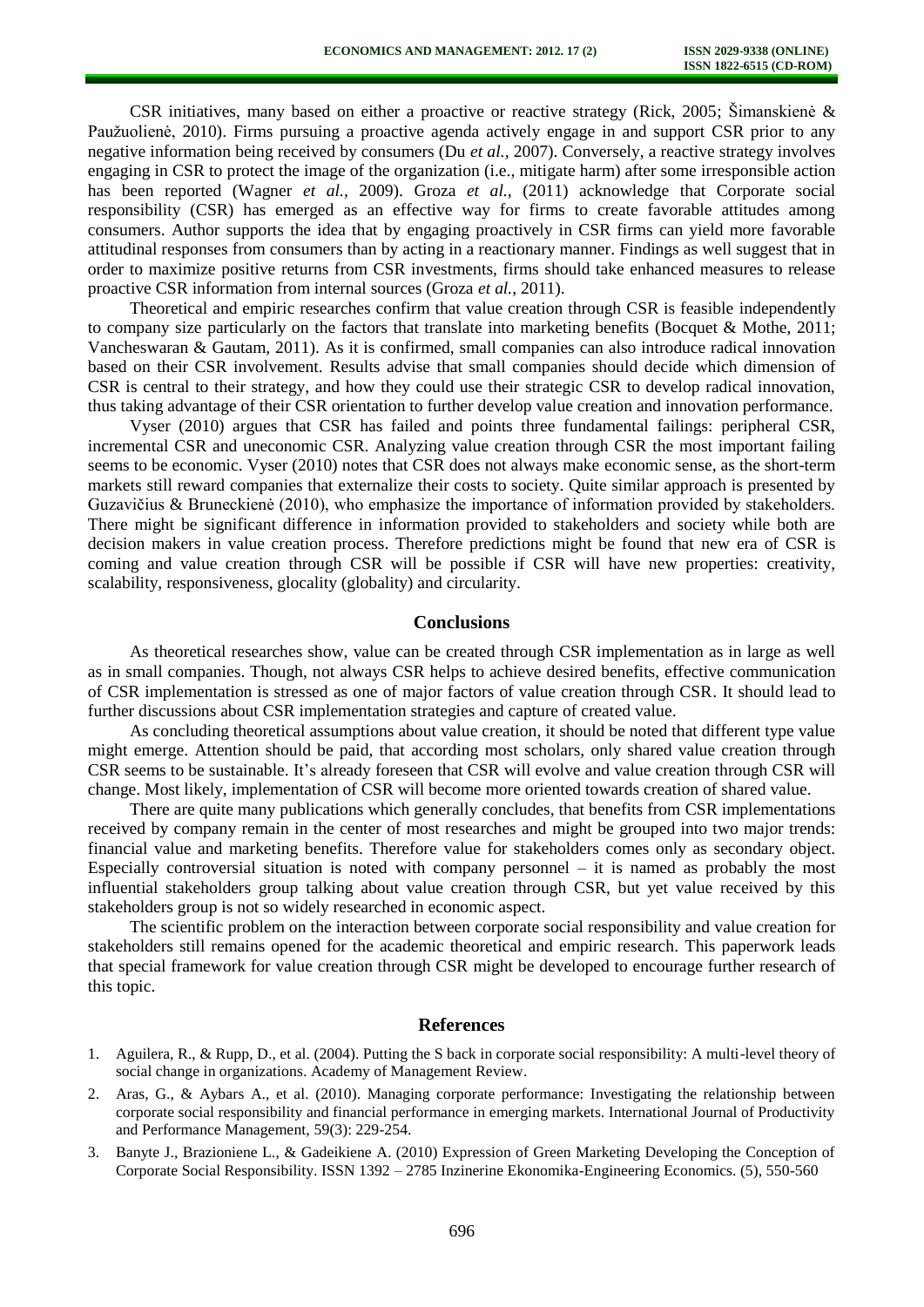- 4. Bocquet, R., & Mothe, C. (2011). Exploring the relationship between CSR and innovation: A comparison between small and largesized French companies. Revue Sciences de Gestion, Issue 80, 101-119.
- 5. Bowman, C., & Ambrosini, V. (2000). Value creation versus value capture: Towards a coherent definition of value in strategy. British Journal of Management, 11: 1–15.
- 6. Carroll, A. (1999). Corporate social responsibility. Business & Society, 38(3): 268.
- 7. Chatain, O., & Zemsky, P. (2011). Value Creation and Value Capture with Frictions. Strategic Management Journal, Vol. 32 Issue 11, 1206-1231.
- 8. Česynienė R., D. Diskienė & Česynaitė E. (2011). Socialinė atsakomybė darbuotojų atžvilgiu: lyginamoji viešojo ir verslo sektorių analizė. Viešasis administravimas. (29), 19-26.
- 9. Du, S., Bhattacharya, C. B., & Sen., S. (2010). Maximizing Business Returns to Corporate Social Responsibility (CSR): The Role of CSR Communication. International Journal of Management Reviews, Vol. 12 Issue 1, 8-19.
- 10. Du, S., Bhattacharya, C. B., & Sen, S. (2007). Reaping Relational Rewards from Corporate Social Responsibility: The Role of Competitive Positioning. International Journal of Research in Marketing 24(3), 224–241.
- 11. Gholami, S. (2011). Value Creation Model through Corporate Social Responsibility (CSR). International Journal of Business and Management Vol. 6, No. 9.
- 12. Griffin, J.J., & Mahon, J.F. (1997). The corporate social performance and corporate financial performance debate. Business & Society, 36, 5.
- 13. Groza, M., Pronschinske, M., & Walker, M. (2011). Perceived Organizational Motives and Consumer Responses to Proactive and Reactive CSR. Journal of Business Ethics, Vol. 102 Issue 4, 639-652.
- 14. Guzavičius A., & Bruneckienė J. (2010). Ekonominių interesų grupių socialinė atsakomybė teikiant asimetrinę informaciją. Economics & Management, 520-524.
- 15. Hietbrink, J. J., Berens, G., & Renkom J. (2011) Corporate Social Responsibility in a Business Purchasing Context: The Role of CSR Type and Supplier Product Share Size. Corporate Reputation Review, Winter2011, Vol. 13 Issue 4, 284-300.
- 16. Ioannou, I., & Serafeim, G.. (2010). The Impact Of Corporate Social Responsibility on Investment Recommendations. Working Papers - Harvard Business School Division of Research. 1-45.
- 17. Yuan, W., Bao, Y., & Verbeke, A. (2011) Integrating CSR Initiatives in Business: An Organizing Framework. Journal of Business Ethics, Vol. 101 Issue 1, 75-92.
- 18. Juščius, V., & Snieška, V. (2008). Influence of Corporate Social Responsibility on Competitive Abilities of Corporations. Inzinerine Ekonomika-Engineering Economics(3), 34-44.
- 19. Juščius V. (2007). Corporate Social Responsibility and Sustainable Development. Organizacijų vadyba: sisteminiai tyrimai. (44), 35-44.
- 20. Juščius V. (2008) Įmonių socialinės atsakomybės įtaka žmogiškųjų išteklių konkurencingumui. Ekonomika ir vadyba.13, 526-531.
- 21. Juščius V., Pukelienė V., & Šneiderienė A. (2009). Įmonių socialinė atsakomybė tarptautinių kompanijų veikloje. Applied Economics: Systematic Research. Vol. 3 Issue 1, 175-192.
- 22. Lepak, D. P., Smith, K. G., & Taylor, M.S. (2007). Academy of Management Review. Vol. 32 Issue 1, 180-194.
- 23. Maignan, I., & Ralston, D. (2002). Corporate social responsibility in Europe and the US: Insights from businesses self-presentations. Journal of International Business Studies, 33(3), 497-514.
- 24. Makadok, R., & Coff, R. (2002). The theory of value and the value of theory: Breaking new ground versus reinventing the wheel. Academy of Management Review. (27), 10–13.
- 25. Margolis, J.D., & Walsh, J.P. (2001). People and Profits? The Search for a Link between a Company's Social and Financial Performance. Mahwah, N.J.: Lawrence Erlbaum Associates.
- 26. Nohria, N., & Ghoshal, S. (1994). Differentiated fit and shared values: Alternatives for managing headquarters subsidiary relations. Strategic Management Journal. 15(6), 491-502.
- 27. Normann, R., & Ramirez, R. (1993). From value chain to value constellation: designing interactive strategy. Harvard business review, (71), 65-65.
- 28. Ouyang, Y. (2011) An Exploration of LMX and Personal Guanxi on Job Performance: the Mediating Effects of CSR. Journal of Global Business Issues, Vol. 5 Issue 1, 1-10.
- 29. Porter, M. E., & Kramer, M. R. (2011). Creating Shared Value. Harvard Business Review. Vol. 89 Issue 1/2, p62- 77.
- 30. Ricks, J. M. Jr. (2005). An Assessment of Strategic Corporate Philanthropy on Perceptions of Brand Equity Variables. Journal of Consumer Marketing, 22(3), 121–134.